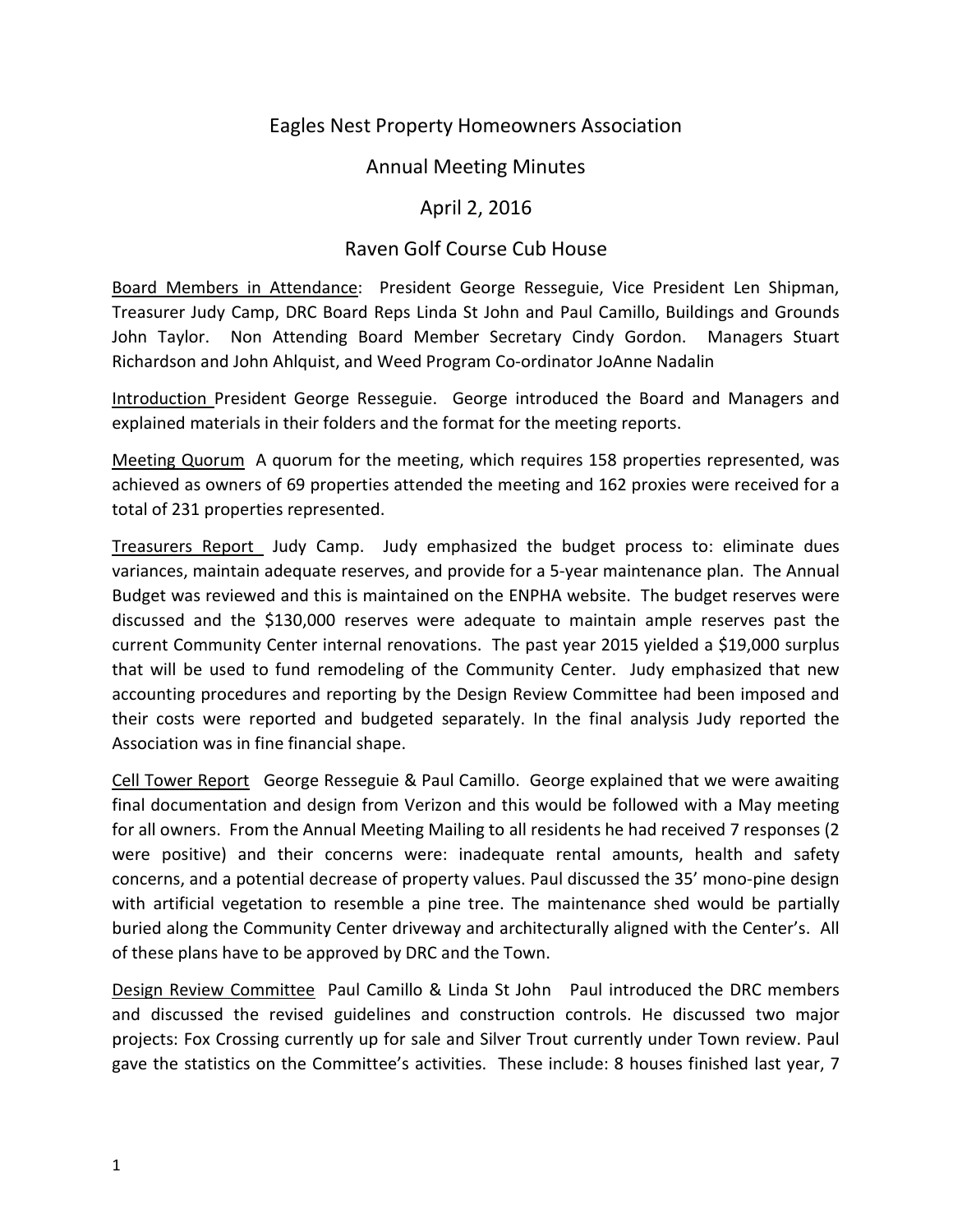houses to be completed this year, 17-18 homes under construction, 4 approved to start, 5 homes in Committee review.

Linda St John discussed the new website and asked for people to discuss landscaping changes, external remodels, and repainting projects with the DRC before work begins.

### Environmental Programs John Taylor and JoAnne Nadalin

Weeds John explained the \$4,900 State Grant we received in 2015 and how this allowed 50 volunteer laborers to provide for the Associations cost sharing which resulted in 150 lots and several sub association areas being sprayed. They reported that a 2016 grant application has been submitted, but as of this date no notification has been provided by the State. John recognized Jan Shipman, Barbara Campbell and all volunteers for their great weed survey and training efforts.

JoAnne discussed this year's control program and said the weed surveys would be conducted June 15-20<sup>th</sup> and the first spraying immediately afterward.. A review of our success would be made in August and a second spraying is planned in late August. Volunteers for the weed patrol were requested.

Tree Care Programs John Taylor John discussed infestations of the spruce and aspen trees and the control measures for these species. He said these should be under constant vigilance and control measures taken if the disease is noted. There are chemicals and systemic treatment measures that can control these diseases.

John discussed the success of the County curbside slash removal program and that it would be continued this summer.

Buildings and Grounds John Taylor and Linda St. John John discussed the South Golden Entrance and the improvements in landscaping, irrigation control, and additional terrace construction. He emphasized the 50 percent reduction in water usage. At the Community Center he discussed the rotten log remediation program and the bird control netting in the pavilion. Linda, the lead manager of the Center interior remodel project, discussed opening up the Board Room, kitchen and bathroom remodels, and the status of the project. The project should be completed in late April for summer usage. New furnishings and amenities should make the Center much more user friendly for all to enjoy.

Website Redesign Len Shipman Len discussed the redesign and this had resulted in 600-700 hits per month. The design was predicated on ease for homeowner's prospective purchasers, realtors and builders. Local links were provided and a new Center reservation system was coming on line. He asked for all to review the enhanced site.

Eagles Nest Metro District Vince Lanuza Vince is the President of the District and he introduced the District Board and gave a history of the District and cost to individual households. He emphasized the open meetings they periodically hold and the certified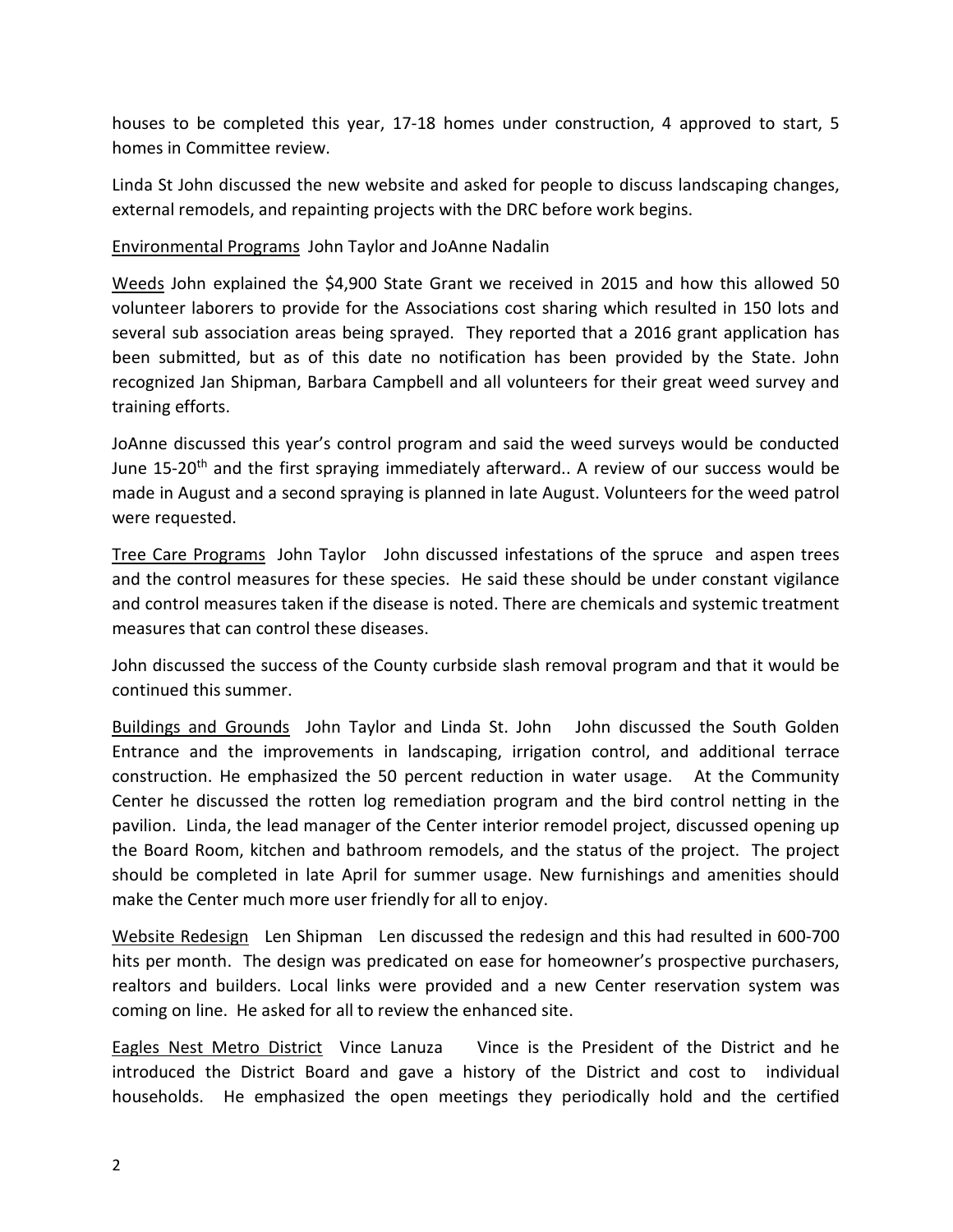accounting financials and procedures the Board utilizes. The current outstanding debt is \$3.475 M and this debt is expected to be paid off in 2020. The current mil levy is 15 mils on assessed value and this is expected to remain constant until the debt is paid off. The Board looks at changing financials and debt but they are confident their current course of action is the best course for a speedy pay off.

Compliance Manager's Report John Ahlquist John reported that all current non-compliance issues were closed. He discussed the 3-step warning system for non-compliances, and actions which are taken prior to any fines or legal actions. He said this system works and there has been no need for more serious actions by the Board.

He discussed short-term rentals, which are legal, but causing noise, parking, and garbage problems. He said all owners who rent must be registered with the Town and pay the appropriate taxes, and it is necessary for the HOA to have current email addresses and telephone numbers to reach the responsible homeowners if needed. John discussed the status of unpaid homeowner dues for 2016.

Maintenance/Community Center/Open Space Stuart Richardson Stuart briefly discussed the new Center reservation system and there would be no changes in the reservation rules, just the procedures. He briefly discussed the uses and the openness of the facility to all residents. The remodel will provide for a more open social setting and flexibility of user operations. A brief discussion of the overall landscaping contract with Neils Lunceford was made and the satisfaction of the overall appearance of the buildings and grounds. The Annual Work Day on June 4 was discussed and more advertising will conducted later.

Election of Directors George Resseguie George discussed the election process and the call for candidates in January, which resulted in four responses expressing interest to serve on the Board. He said two of the candidates, after observing a Board meeting, had decided to withdraw their names. This left two candidates Ann Marie Sandquist and Cindy Gordon on the ballot. With the ballots voted on in the meeting and proxy ballots tendered to various Board Members, Ann-Marie and Cindy were elected to the Board for 3-year terms.

Raven Golf Course Update Head Groundskeeper Don DeSchepper Don was aware of the residents' concern for improved weed control on the course property. He stated they have initiated a 5-year plan to control the noxious weed problem. They have contracted with a weed control company and this year are concentrating on weeds adjacent to homeowners properties. He said Escalante is stepping up as good neighbors to Eagles Nest and they want a better relationship all around. Concerning the Hole 12 cart path repair, he said the have proposals out